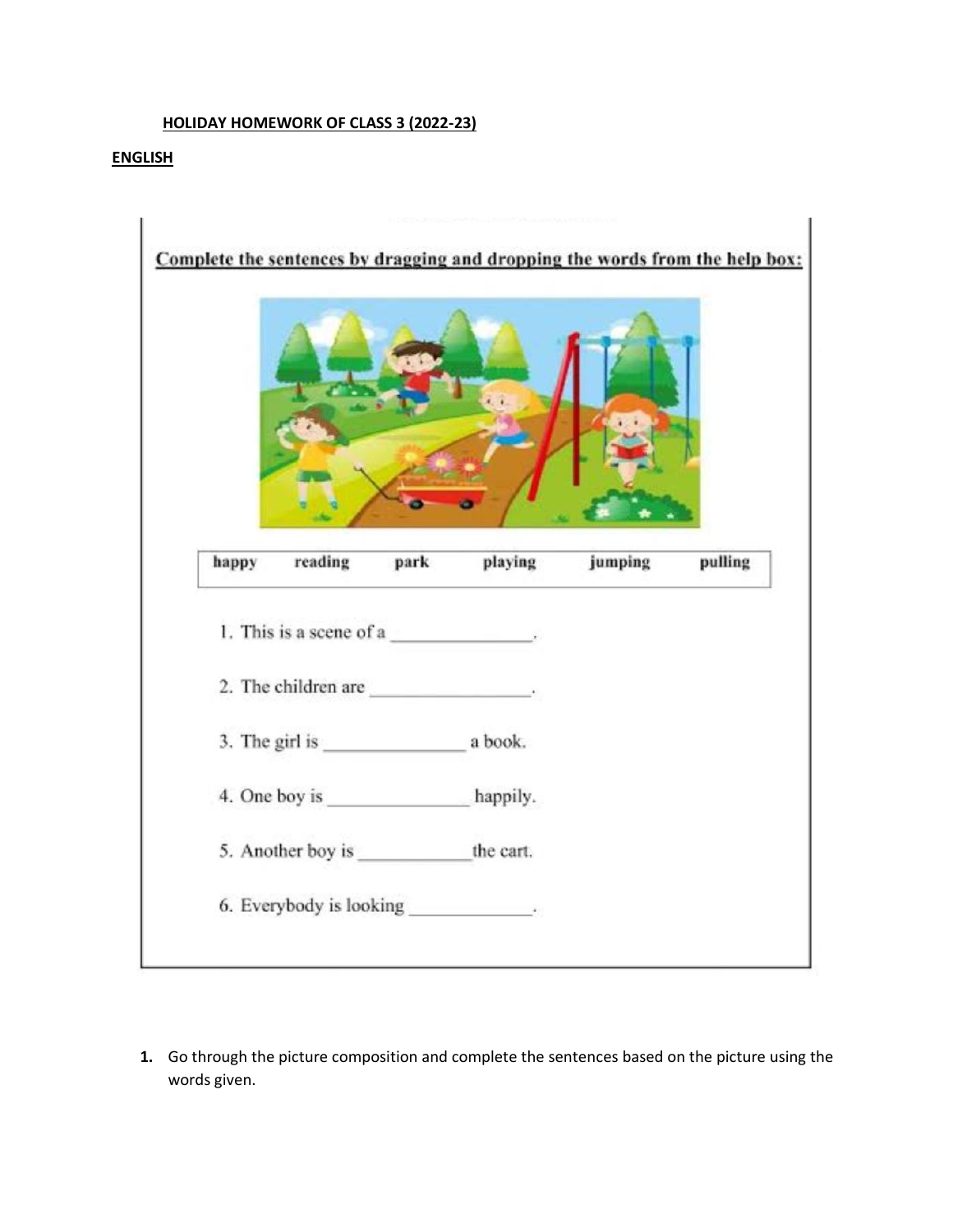- **2.** <https://youtube.com/watch?v=lY4AK4LVqBA&feature=share> Go through the story and answer the following questions based on the story.
	- i. Where did the crocodile live?
	- ii. Why was the crocodile not able to hunt?
	- iii. What did the monkey give the crocodile to eat?
	- iv. What did the crocodile tell the monkey after reaching the bank?
	- v. What is the moral of the story?
		- ( Complete these two homework in your scrapbook)

# **HINDI**

हिंदी ग्रीष्मावकाश कार्य

भाषा माधुरी

1.पाठ =2,3 का प्रश्न उत्तर याद करें।

2. पंचतंत्र की कोई दो कहानियां पढ़े

3.श़ेर वाला मुखौटा बनाए

# **MATHS**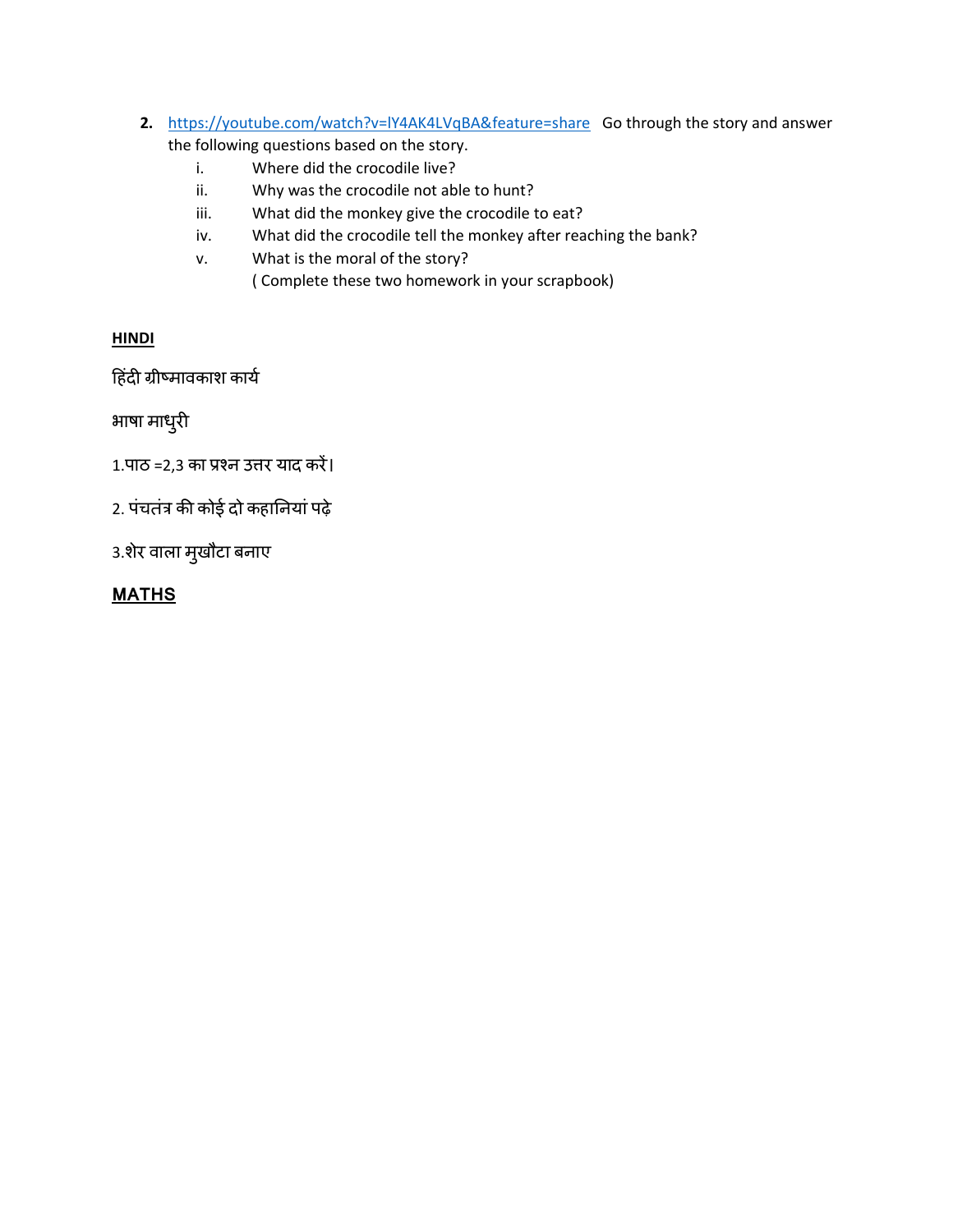| I am a 2-digit number.<br>I am between 6X8 and IIX5.<br>The sum of my digits is 6.<br>What am I? | I am six more than the<br>number of days in December.<br>I am $99-62$ .<br>What am I? |
|--------------------------------------------------------------------------------------------------|---------------------------------------------------------------------------------------|
|                                                                                                  |                                                                                       |
| I have 8 ones.                                                                                   | I am the sum of 10 and anothe<br>even number.                                         |
| My tens digit is less than eight.<br>$1$ am $\frac{1}{2}$ of $116$ .                             | I am more than a dozen.<br>I am the sides on 3 trapezoids                             |
| What am I?                                                                                       | plus two.<br>$Mnt$ am $12$                                                            |

Enjoy your Summer Break to it's fullest....At the same time let's solve few puzzles with fun.

You all have to take half of the chart paper of any colour and solve any one page of the given pdf.....Show your creativity<sup>(2)</sup>!!!!!

### **SCIENCE**

Class 3 Science - Make models of 5 sense organs with clay on a hard cardboard.

Stick pictures of 2 trees , shrubs , herbs , climbers and creepers on a half size chart paper